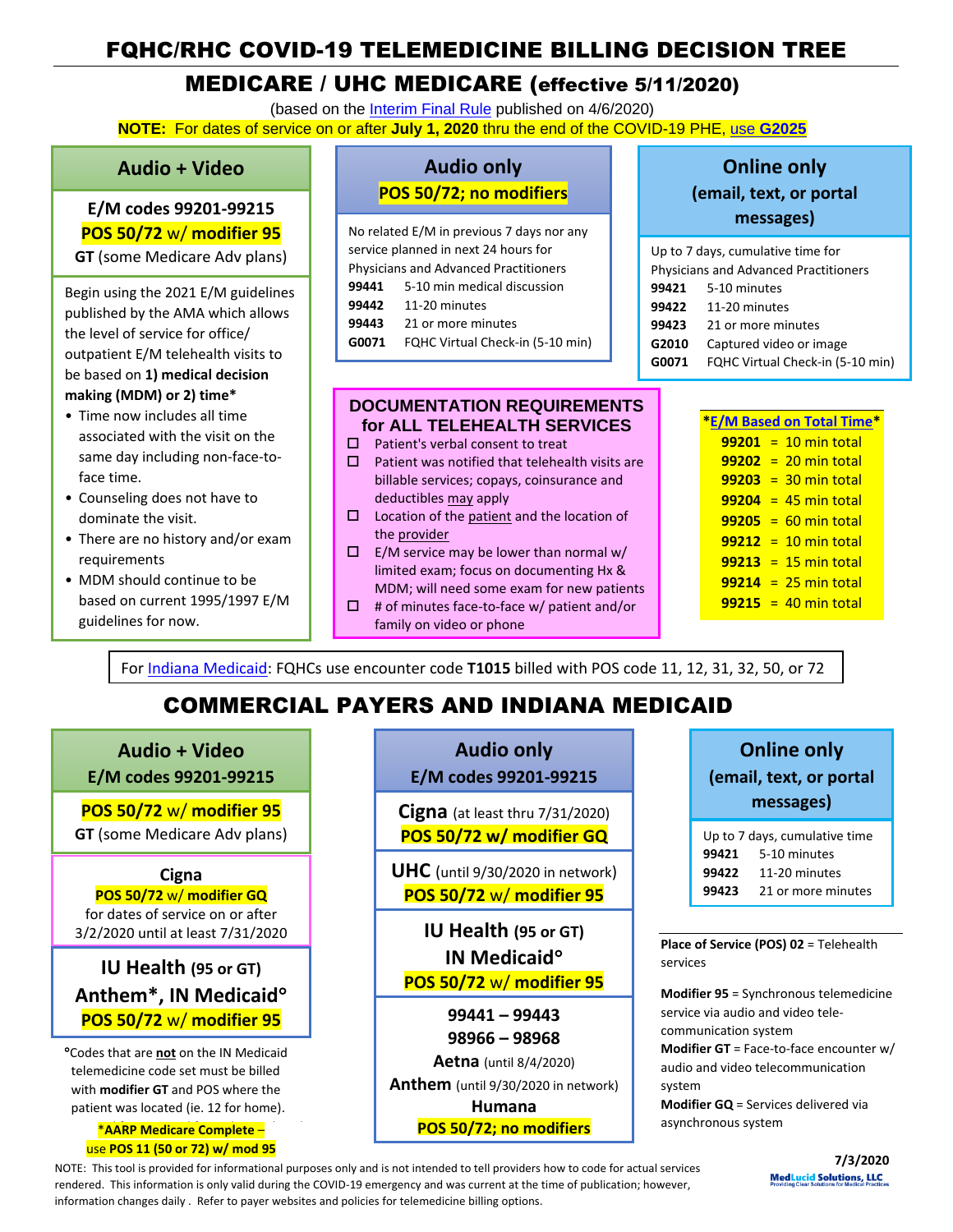#### **[AETNA](https://www.aetna.com/health-care-professionals/provider-education-manuals/covid-faq.html#acc_link_content_section_responsivegrid_copy__responsivegrid_accordion_12)**

For the next 90 days Aetna will cover **minor acute evaluation and management services care services rendered via telephone. A visual connection is not required. For general medicine and behavioral health visits – a synchronous audiovisual connection is still required**. Aetna's telemedicine policy is available to providers on the NaviNet and Availity portals. (**99441-99443 for telephone only)**

#### **[ANTHEM](https://providernews.anthem.com/georgia/article/information-from-anthem-for-care-providers-about-covid-19-4)**

Anthem does not cover telephone-only services today (with limited state exceptions) **but we are providing this coverage for 90 days effective March 19, 2020,** to reflect the concerns we have heard from providers about the need to support continuity of care for Plan members during extended periods of social distancing. Anthem will cover telephone-only medical and behavioral health services from in-network providers and out-of-network providers when required by state law. Anthem will waive associated cost shares for in-network providers only except where a broader waiver is required by law. Exceptions include chiropractic services, physical, occupational, and speech therapies. These services require face-to-face interaction and therefore are not appropriate for telephone-only consultations. Self-insured plan sponsors may opt out of this program.

#### **[CIGNA](https://static.cigna.com/assets/chcp/resourceLibrary/medicalResourcesList/medicalDoingBusinessWithCigna/medicalDbwcCOVID-19.html)**

Services can be performed by phone, video, or both. **Usual face-to-face E/M code, append with GQ modifier and POS service normally billed.**

#### **[CMS MEDICARE](https://www.cms.gov/files/document/covid-19-physicians-and-practitioners.pdf)**

For **Medicare**, the level of service for office/outpatientt E/M telehealth visits can be based on MDM or time. Time now includes all time associated on the same day including non-face-to-face time. Counseling does not have to dominates the visit. MDM should be based on current 95/97 Guidelines.

A broad range of clinicians can now provide certain services by **telephone** to their patie.nts with CPT codes **98966-98968 or 99441-99443** or as **eVisits** with codes **99421-99423 or G2061-G2063.**

#### **[HUMANA](https://www.humana.com/provider/coronavirus/telemedicine)**

Humana understands that not all telehealth visits will involve the use of both video and audio interactions. For providers or members who don't have access to secure video systems, we will **temporarily accept telephone (audio-only) visits. These visits can be submitted and reimbursed as telehealth visits.** Please follow CMS or statespecific guidelines and bill as you would a standard telehealth visit.

#### **[IN MEDICAID](http://provider.indianamedicaid.com/ihcp/Bulletins/BT202034.pdf)**

Any IHCP-covered service – aside from the exclusions listed in BT202022 and speech, occupational, and physical therapies – can be provided through audio-only, given that the service can reasonably be provided through audioonly communication. Some services may be better provided through video; however, the IHCP acknowledges some patients may not have access to video communication. Executive Order 2020-13 excludes speech, occupational and physical therapies from audio-only telemedicine. See also [Telemedicine Services for FQHCs and RHCs.](https://www.in.gov/medicaid/files/telemedicine%20and%20telehealth%20services.pdf)

#### **[UHC](https://www.uhcprovider.com/en/resource-library/news/Novel-Coronavirus-COVID-19/covid19-telehealth-services/covid19-telehealth-services-telehealth.html)**

Starting May 11, 2020, telehealth visits for UHC Medicare Advantage members, including DSNP members, must be an interactive audio-video visit (such as Zoom, FaceTime, Skype, Google Duo or dedicated telehealth solutions) to qualify for reimbursement, except for certain audio-only visits classified by [CMS](https://click.provideremail.uhc.com/?qs=236dc56a6900c270fe7d54c7c901d6a470c3d4a3ef183d7eb86068edf657893c1a531bb332f6488e740b30001e63a7307f6d82a42c483a7d) on May 1, 2020. Medicare fee schedule rates for audio-only [evaluation and management codes](https://click.provideremail.uhc.com/?qs=236dc56a6900c270ee25d14c61d1a4f1aab0518079be7ceb1fb50d0bdb71e1010a7a3c0134808f3ad624f3b280e3a5b6b0e23b4b8788b01b) (99441-99443) have been adjusted retroactively for dates of service March 1, 2020 or later, such that reimbursement aligns with in-office fee schedule rates for comparable codes.

NOTE: This tool is provided for informational purposes only and is not intended to tell providers how to code for actual services rendered. This information is only valid during the COVID-19 emergency and was current at the time of publication; however, information changes daily . Refer to payer websites and policies for telemedicine billing options.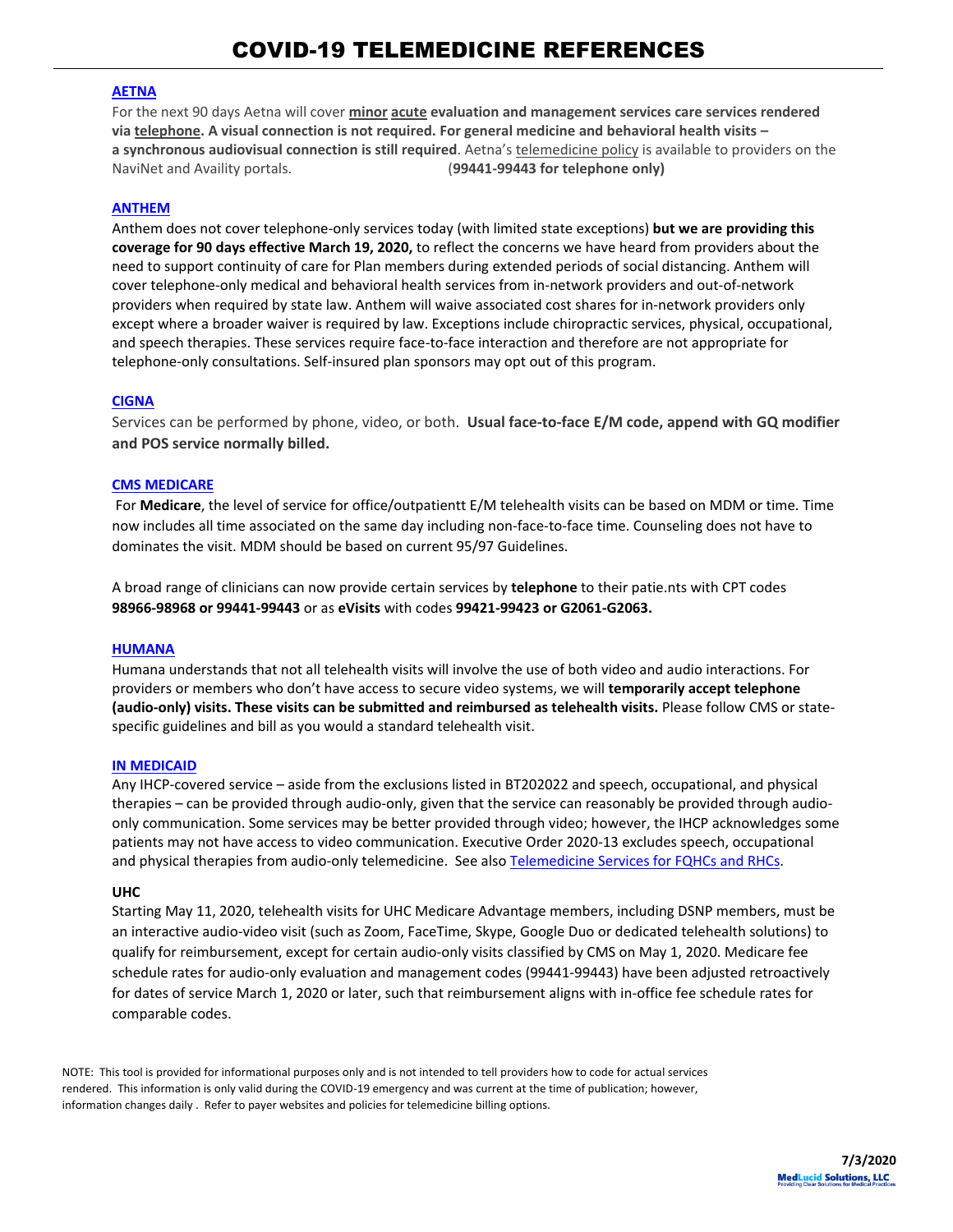Under the Families First legislation all health plans are required to provide coverage of COVID-19 testing without cost sharing to patients. Do not charge copays or co-insurance for these services. Do not collect any money for self-pay patients related to COVID-19 testing or services. Federal funding will be available to cover these expenses.

| <b>PAYER</b>    | <b>COST SHARING for COVID-19 Treatment</b>           | <b>COST SHARING for Telehealth Services</b>       |
|-----------------|------------------------------------------------------|---------------------------------------------------|
| <b>Medicare</b> | May apply based on services / USE MODIFIER CS        | Copays and coinsurance may apply                  |
|                 |                                                      | May be waived by providers without penalty or     |
|                 |                                                      | sanctions                                         |
| Aetna           | Waived for inpatient admissions or health            | Waived until August 4, 2020                       |
|                 | complications associated with COVID-19               |                                                   |
| <b>Anthem</b>   | Waived (thru Sept 30, 2020 for in-network providers) | Waived (March 17 - Sept 30, 2020 - in network)    |
| <b>Cigna</b>    | Waived (through July 31, 2020) / USE MODIFIER CS     | Waived (through July 31, 2020)                    |
| <b>Humana</b>   | Waived for in-network and out-of-network providers / | Waived for participating/in-network providers     |
|                 | <b>USE MODIFIER CS</b>                               |                                                   |
| <b>UHC</b>      | Waived (through Sept 30, 2020)                       | Waived (March 31, 2020 - Sept 30, 2020) for in-   |
|                 |                                                      | network telehealth visits for medical, outpatient |
|                 |                                                      | behavioral and PT/OT/ST                           |

NOTE: Waiver of cost-sharing and telehealth coverage is optional, although encouraged, for all selffunded plans

| CIGNA COST-SHARING through at least July 31, 2020 |
|---------------------------------------------------|
|---------------------------------------------------|

| <b>Service</b>                                                                                                | Code(s) to bill                                                                                                                                                         | <b>Comments</b>                                                                                                                                                                                                                                                                             |
|---------------------------------------------------------------------------------------------------------------|-------------------------------------------------------------------------------------------------------------------------------------------------------------------------|---------------------------------------------------------------------------------------------------------------------------------------------------------------------------------------------------------------------------------------------------------------------------------------------|
| Virtual screening telephone<br>consult (5-10 minutes)                                                         | G2012                                                                                                                                                                   | Must be performed by a licensed provider<br>Cost-share will be waived                                                                                                                                                                                                                       |
| Virtual or face-to-face visit for<br>screening<br>for suspected or likely COVID-<br>19 exposure               | Usual face-to-face E/M code<br>ICD10 code Z03.818 or Z20.828<br>$\bullet$<br>Modifier CS<br>$\bullet$<br>Append with GQ, GT or 95<br>٠<br>modifier for virtual care     | Cost-share will be waived only when providers bill the<br>$\bullet$<br>appropriate ICD10 code along with modifier CS<br>Modifier CR and condition code DR can also be billed<br>$\bullet$                                                                                                   |
| Virtual or face-to-face visit for<br>treatment of<br>a confirmed COVID-19 case<br>COVID-19 laboratory testing | Usual face-to-face E/M code<br>ICD10 code B97.29 or U07.1<br>$\bullet$<br>Append with GQ, GT or 95<br>$\bullet$<br>modifier for virtual care<br>U0001, U0002, and 87635 | Cost-share will be waived only when providers bill the<br>٠<br>appropriate ICD10 code<br>Cigna will reimburse usual face-to-face rates<br>Effective for dates of service on and after February 4, 2020<br>$\bullet$<br>Laboratory test must be FDA-approved/authorized<br>$\bullet$         |
|                                                                                                               |                                                                                                                                                                         | Reimbursement at 100% of Medicare<br>Cost-share will be waived only when providers bill one of<br>these codes                                                                                                                                                                               |
| Other COVID-19 related<br>diagnostic tests (other than<br>COVID-19 test)                                      | Usual codes<br>ICD10 code Z03.818 or Z20.828<br>Modifier CS<br>$\bullet$                                                                                                | For other laboratory tests when COVID-19 may be<br>$\bullet$<br>suspected<br>Cost-share will be waived only when providers bill the<br>$\bullet$<br>appropriate ICD10 code along with modifier CS<br>Modifier CR and condition code DR can also be billed<br>$\bullet$<br>Paid per contract |

### **[Waiving Cost Share for UHC Medicare Advantage Members](https://www.uhcprovider.com/en/resource-library/news/Novel-Coronavirus-COVID-19/pa-covid19-updates.html?cid=em-providernews-covid-19nationalemail5-may20)**

UnitedHealthcare is waiving cost share (copays, coinsurance and deductibles) for UnitedHealthcare Medicare Advantage plan members **for all covered office-based professional services performed by both primary care physicians and specialists with dates of service starting May 11, 2020 until at least Sept. 30, 2020.** Waiving cost share for primary care and specialty care can make it easier for members to get the care they need, however they choose to access it.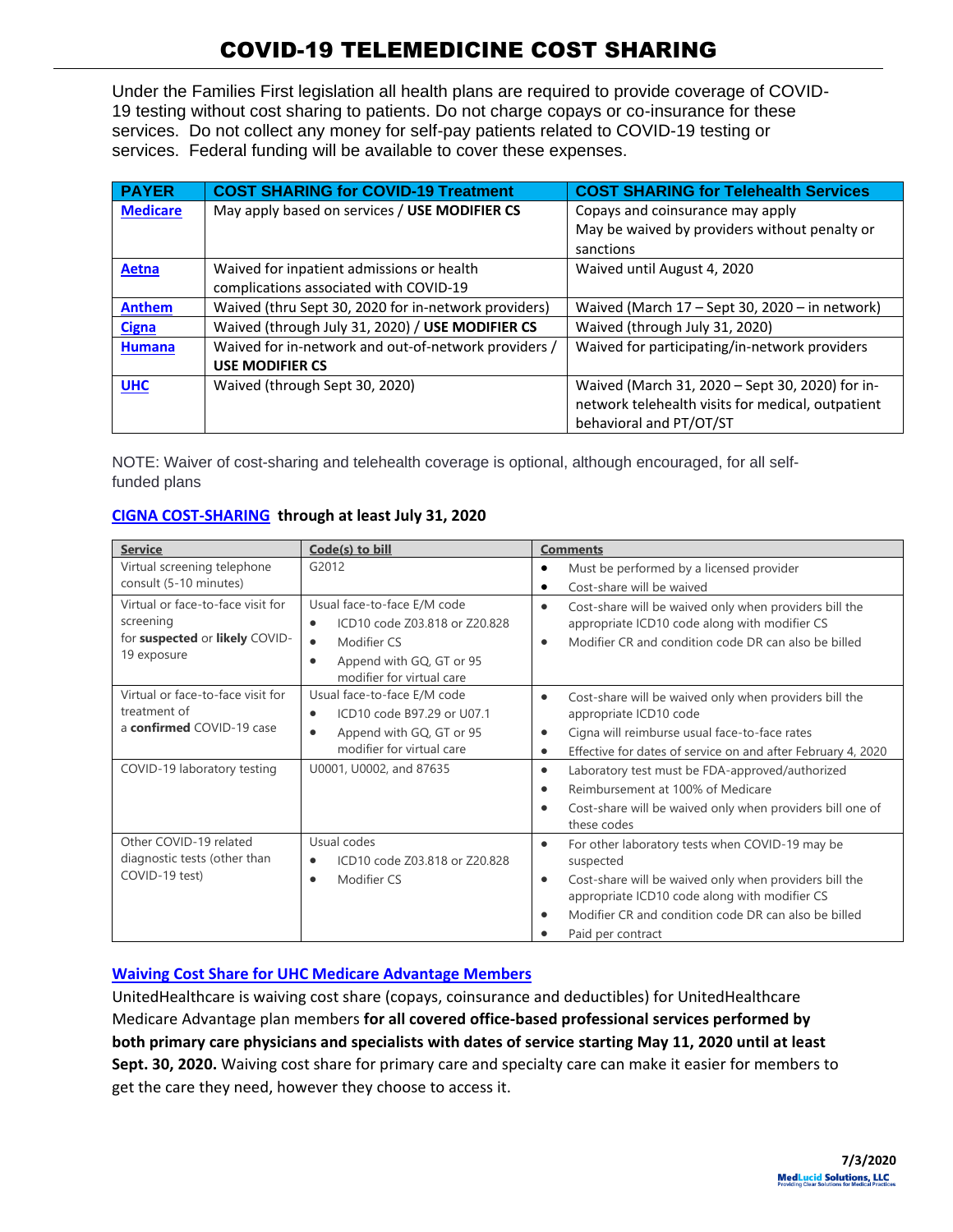## **RHCs AND FQHCs VIRTUAL COMMUNICATION SERVICES**

- Effective January 1, 2019, RHCs and FQHCs are paid for Virtual Communication Services HCPCS code **G0071** (Payment for communication technology-based services for 5 minutes or more of a virtual (non-face-to-face) communication between an RHC or FQHC practitioner and RHC or FQHC patient, or 5 minutes or more of remote evaluation of recorded video and/or images by an RHC or FQHC practitioner, **occurring in lieu of an office visit**; RHC or FQHC only). HCPCS code G0071 is on an RHC or FQHC claim, either alone or with other payable services, and at least 5 minutes of communication technology-based or remote evaluation services are furnished by an RHC or FQHC practitioner to a patient who has had an RHC or FQHC billable visit within the previous year, and the medical discussion or remote evaluation is for a condition not related to an RHC or FQHC service provided within the previous 7 days, and does not lead to an RHC or FQHC visit within the next 24 hours or at the soonest available appointment.
- HCPCS code G0071 is set at the average of the national non-facility PFS payment rates for HCPCS code G2012 (communication technology-based services) and HCPCS code G2010 (remote evaluation services) and is updated annually based on the PFS national non-facility payment rate for these codes. RHC and FQHC face-to-face requirements are waived when these services are furnished to an RHC or FQHC patient. **Coinsurance and deductibles apply to RHC claims for HCPCS code G0071 and coinsurance applies to FQHC claims for HCPCS code G0071.**
- To facilitate the ability of RHCs and FQHCs to take such measures when appropriate, on an interim basis, we are expanding the services that can be included in the payment for HCPCS code G0071, and update the payment rate to reflect the addition of these services. Specifically, we are adding the following three CPT codes:
	- **99421** (Online digital evaluation and management service, for an established patient, for up to 7 days, cumulative time during the 7 days; 5-10 minutes)
	- **99422** (Online digital evaluation and management service, for an established patient, for up to 7 days, cumulative time during the 7 days; 11-20 minutes)
	- **99423** (Online digital evaluation and management service, for an established patient, for up to 7 days, cumulative time during the 7 days; 21 or more minutes)
	- Effective for services furnished on or after March 1, 2020 and throughout the PHE for the COVID pandemic, the payment rate for HCPCS code G0071 will be the average of the PFS national nonfacility payment rate for HCPCS code G2012 (communication technology-based services), HCPCS code G2010 (remote evaluation services), CPT code 99421, CPT code 99422, and CPT code 99423.
	- The RHC and FQHC **face-to-face requirements are be waived for these services**.
	- Under the current PHE for the COVID-19 pandemic, **all virtual communication services that are billable using HCPCS code G0071 will also be available to new patients that have not been seen in the RHC or FQHC within the previous 12 months.**
	- Also, in situations where obtaining prior beneficiary consent would interfere with the timely provision of these services, or the timely provision of the monthly care management services, during the PHE for the COVID-19 pandemic **consent can obtained when the services are furnished instead of prior to the service being furnished, but must be obtained before the services are billed.** We will also allow patient consent to be acquired by staff under the general supervision of the RHC or FQHC practitioner for the virtual communication and monthly care management codes during the PHE for the COVID-19 pandemic.

For additional information, please refer to the Interim Final Rule

[https://www.federalregister.gov/documents/2020/04/06/2020-06990/medicare-and-medicaid](https://www.federalregister.gov/documents/2020/04/06/2020-06990/medicare-and-medicaid-programs-policy-and-regulatory-revisions-in-response-to-the-covid-19-public)[programs-policy-and-regulatory-revisions-in-response-to-the-covid-19-public](https://www.federalregister.gov/documents/2020/04/06/2020-06990/medicare-and-medicaid-programs-policy-and-regulatory-revisions-in-response-to-the-covid-19-public)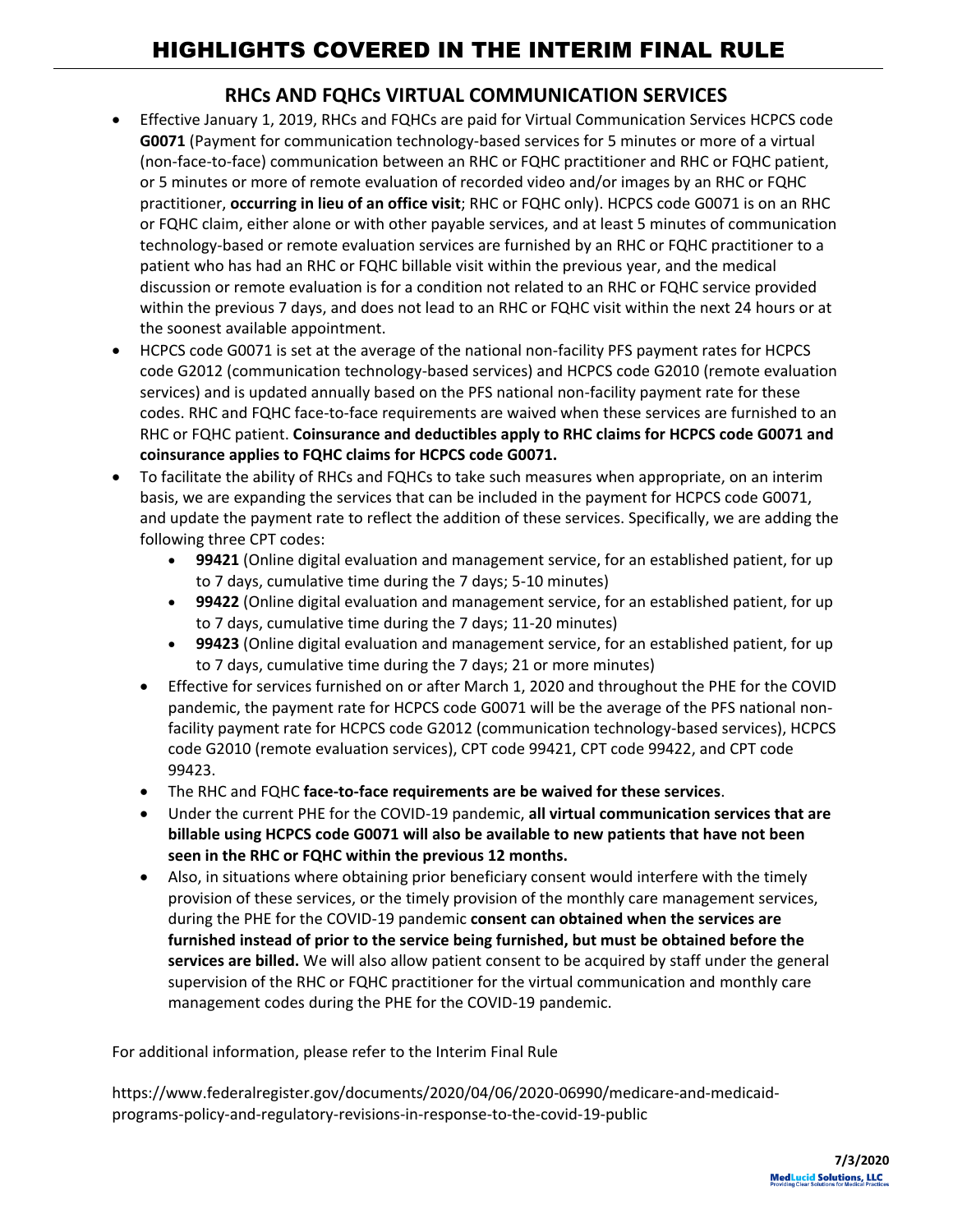# HIGHLIGHTS COVERED IN THE INTERIM FINAL RULE

## **COVERED TELEHEALTH SERVICES**

- Starting on March 6, 2020, Medicare can pay for telehealth services, including **office, hospital, and other visits** furnished by physicians and other practitioners to patients located anywhere in the country, including in a patient's place of residence.
- For Medicare telehealth services, **report the POS code that would have been reported had the service been furnished in person with modifier 95**. This will allow for services to be paid at the same rate they would have been paid if the services were furnished in person.
- Professional consultations, office visits, and office psychiatry services that are currently on the list of telehealth services **require the use of interactive audio and video equipment.**
- The following codes have been added to the list of services that can be provided via telehealth
	- o **Emergency Department Visits:** CPT codes 99281-99285
	- o **Initial and Subsequent Observation, and Observation Discharge Day Management:** CPT codes 99217-99220, 99224-99226, 99234-99236
	- o **Initial hospital care and hospital discharge day management:** CPT codes 99221-99223, 99238- 99239
	- o **Initial nursing facility visits and nursing facility discharge day management:** CPT codes 99304- 99306, 99315-99316
	- o **Critical Care Services:** CPT codes 99291-99292
	- o **Domiciliary, Rest Home, or Custodial Care services:** CPT codes 99327-99238, 99334-99338
	- o **Home Visits:** CPT codes 99341-99345, 99347-99350
	- o **Inpatient Neonatal and Pediatric Critical Care:** CPT codes 99468-99649, 99471-99476
	- o **Initial and Continuing Intensive Care Services:** CPT codes 99477-99480
	- o **Care Planning for Patients with Cognitive Impairment:** CPT code 99483
	- o **Group Psychotherapy:** CPT code 90853
	- o **End-Stage Renal Disease (ESRD) Services:** CPT codes 90952-90953, 90959, 90962
	- o **Psychological and Neuropsychological Testing:** CPT codes 96130-96133, 96136-96139
	- o **Therapy Services:** CPT codes 97161-97168, 97110, 97112, 97116, 97535, 97750, 97755, 97760- 97761, 92521-92524, 92507
	- o **Radiation Treatment Management Services:** CPT code 77427
- Frequency restrictions are lifted for each of the following listed codes for subsequent inpatient visits and subsequent NF visits furnished via Medicare telehealth for the duration of the PHE for the COVID-19 pandemic:
	- o **Subsequent Inpatient Visits:** CPT codes 99231-99233
	- o **Subsequent Nursing Facility Visits:** CPT codes 99307-99310
	- o **Critical Care Consultation Services:** HCPCS codes G0508-G0509
	- o **Required "Hands-on" Visits for ESRD Monthly Capitation Payments:** CPT codes 90951- 90955, 90957-90970

## **LEVEL OF OFFICE/OUTPATIENT E/M SERVICES BASED ON MDM OR TIME**

On an interim basis, we are revising our policy to specify that the office/outpatient E/M level selection for these services when furnished via telehealth can be based on MDM or time, with time defined as **all of the time associated with the E/M on the day of the encounter**; and to remove any requirements regarding documentation of history and/or physical exam in the medical record.